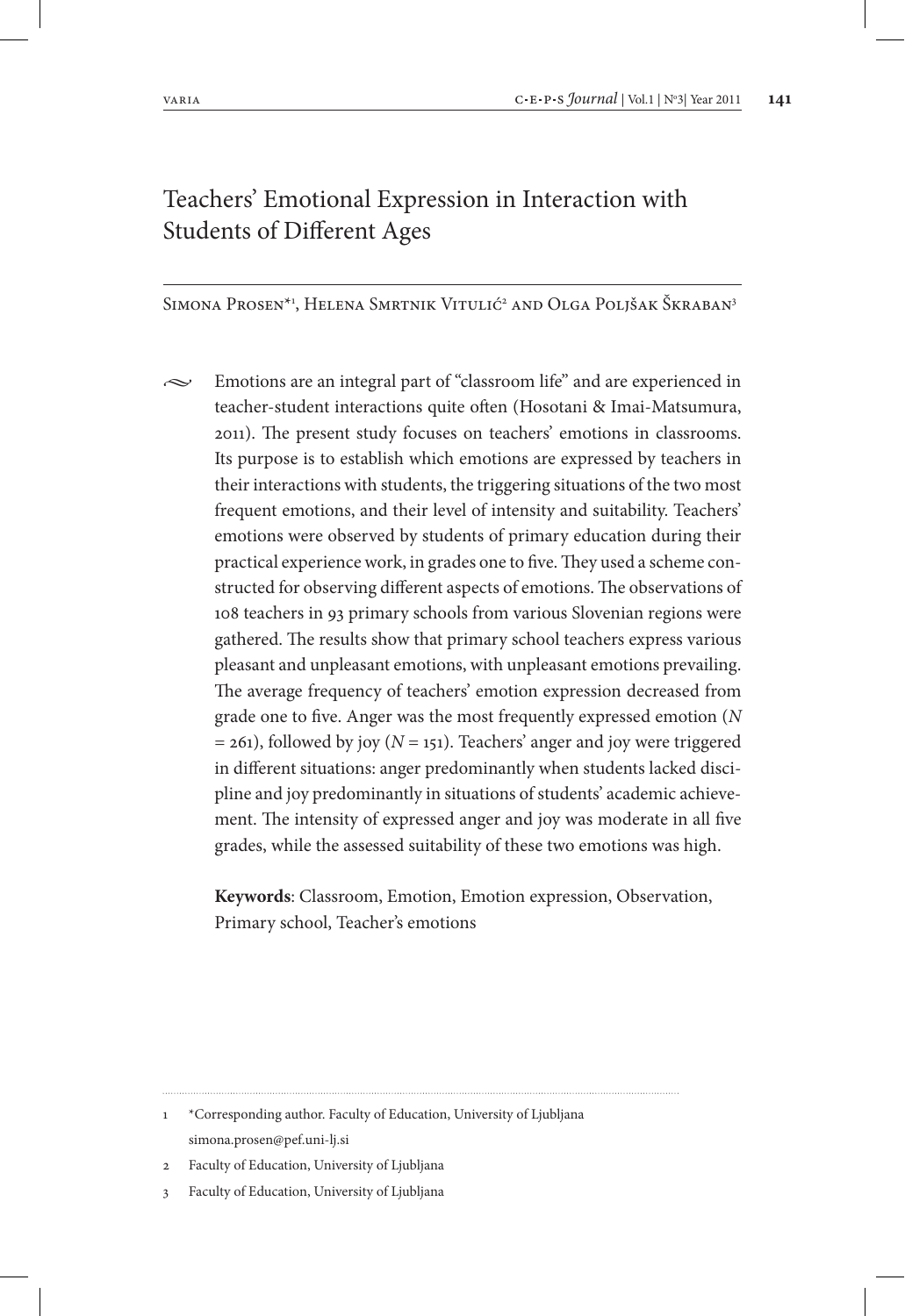#### **Introduction**

#### *Emotion definition*

Emotions are complex psycho-physiological processes triggered in an individual as a response to a subjectively important event (Lazarus, 1991). They include specific sequences of physiological changes, cognitive processing, verbal and non-verbal expressions and behaviour or action tendencies (Oatley & Jenkins, 1996). Emotions can be viewed from many different perspectives (Cole, Martin & Dennis, 2004). Some authors (e.g., Bronfenbrenner, 1986, in Schutz, Cross, Hong & Osborne, 2007; Hargreaves, 2000; Hochschild, 2008; Kelchtermans, 2005; Zembylas, 2005) emphasise the importance of social factors in their structuring, including influences ranging from the individual's microsystems (i.e., family, friends) to his or her macrosystems (cultural values, historical influences). However, some other authors (e.g., Izard, 1991; Lazarus, 1991) stress the role of the individual's internal characteristics in the emergence of emotions, such as temperament, expectations or personal resources.

Previous studies on emotions have focused on different aspects of the emotional process, such as emotion understanding, recognition, regulation or expression (e.g., Grazziano, Reavis, Keane & Calkins, 2007; Gross & Thompson, 2009; Harris, 1996; Siegel, 1999; Smrtnik Vitulić, 2009), including various dimensions of emotions: valence, intensity, duration or context suitability. The majority of authors (e.g., Fredrickson, 2004; Lamovec, 1991, Oatley & Jenkins, 1996) have employed the "positive" and "negative" categorisation of emotions regarding their valence. When a subjectively important goal or expectation is accomplished or fulfilled, positive emotions are experienced (i.e., joy, pride); on the other hand, when an important goal is not accomplished or expectation not fulfilled, negative emotions appear (i.e., anger, sadness, fear). However, the valence of the emotions may not be confused with their usefulness: both positive and negative emotions may have an important adaptive function, since they enhance the individual's response to an important situation (e.g., Lazarus, 1991). In order to prevent possible confusion between the valence and usefulness of emotions, the pleasant-unpleasant categorisation was employed in the present study, instead of the positive-negative categorisation of emotions.

#### *Teachers' emotions in the classroom*

For teachers, it is not enough to have only academic knowledge and good teaching skills, it is also important to have emotional knowledge and skills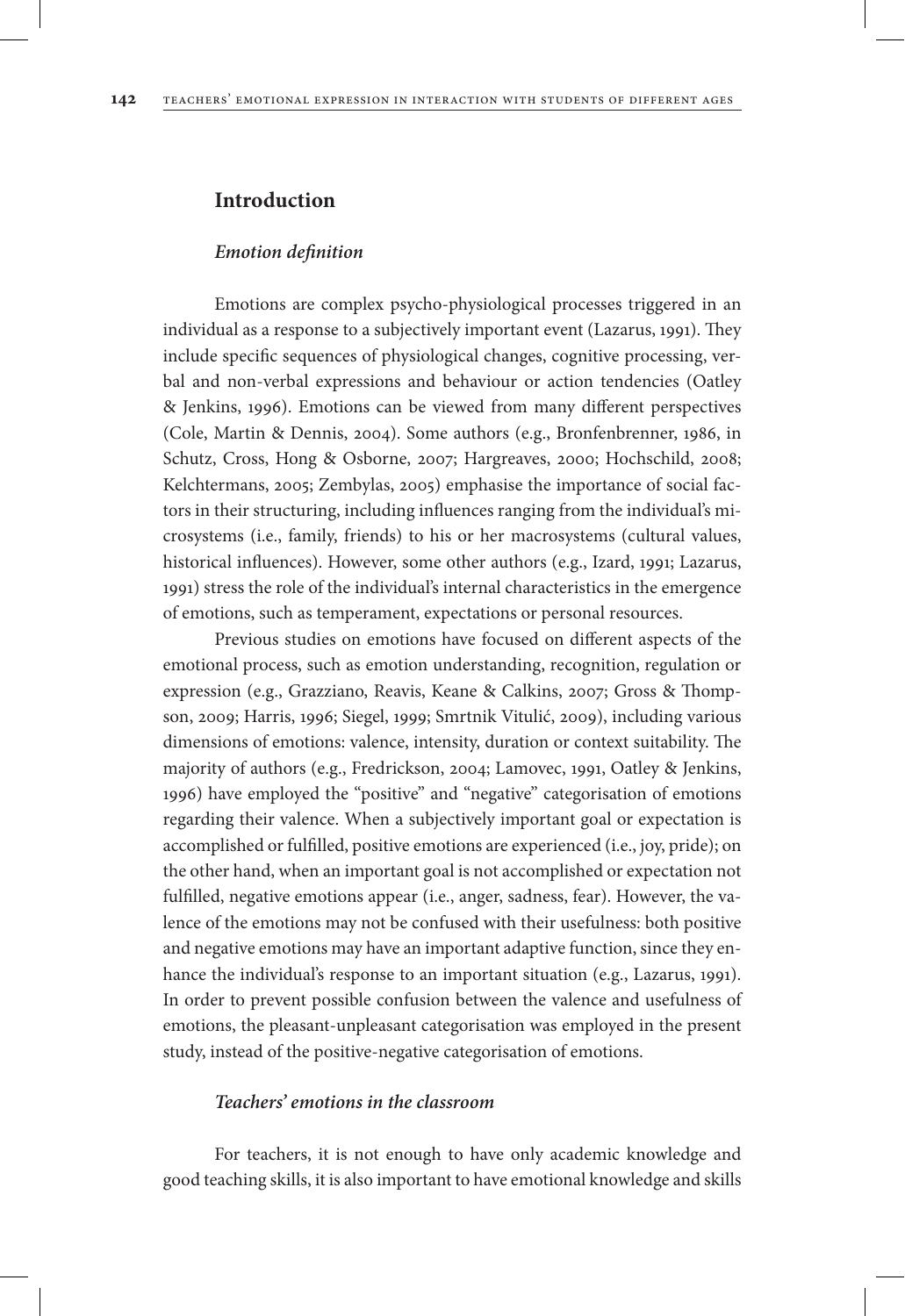for effective work with students. Emotions influence teacher-student interactions and shape the classroom atmosphere (Meyer & Turner, 2007). Teachers' effective emotional skills may contribute to their good relationships with students, thus supporting students' adjustment to, and performance in, school, encouraging their learning process and motivation, as well as their memory and creativity (e.g., Frederickson, 2004, 2005; Lamovec, 1991). The cognitive "scaffolding" is held together with emotional bonds (Woods & Jeffrey, 1996, in Hargreaves, 2000). Emotional bonds are emphasised more in elementary school, where a greater psychological and physical teacher-student closeness can be found (Hargreaves, 2000). On the other hand, the same author describes secondary school as characterised by greater psychological and physical distance, which may lead teachers to treat emotions in the classroom as intrusions.

Typically, emotions begin with the individual conscious or unconscious assessment of the personal meaning (appraisal) of some antecedent event (Lazarus, 1991). Thus, which emotions are experienced by teachers depends upon their appraisals of classroom situations. These appraisals are influenced by their individual goals and expectations, personal resources and previous experience (Sutton, 2007). Teachers' expectations regarding their own work are often unrealistically high, such as being prepared for and reacting effectively to every disciplinary issue, being able to motivate any student for schoolwork or being fully responsible for students' academic achievement (Gordon, 1997). These expectations often refer to their emotion experience and expression, as well and sometimes even including opposing convictions regarding which emotions should appear, when or how. Hosotani and Imai-Matsumura (2011) have identified two "ideal teacher" images appearing in teacher's expectations, namely the *calm* and the *emotionally expressive* teacher. In the first case, the teacher believes that any unpleasant emotion in the classroom is inappropriate, and thus refrains from its expression. The ideal of the calm teacher who excludes unpleasant emotions can lead to emotion suppression and be a source of subsequent unpleasant emotions, e.g., feeling guilty because of experiencing anger. On the other hand, the teacher who believes in the "emotionally expressive teacher ideal" always tries to express all emotions and uses them to evoke emotions in children. This ideal image can be a source of unpleasant emotions to teachers as well, since the ideal criteria cannot always be reached. "Ideal teacher" images are mostly a consequence of expectations of the social environment, including colleagues, students' parents, school management, school politics, cultural setting, etc. (e.g., Hosotani & Imai-Matsumura, 2011; Schutz et al., 2007; Zembylas, 2004, 2005).

While working with students, teachers often experience and express different pleasant and unpleasant emotions, from joy to disappointment and anger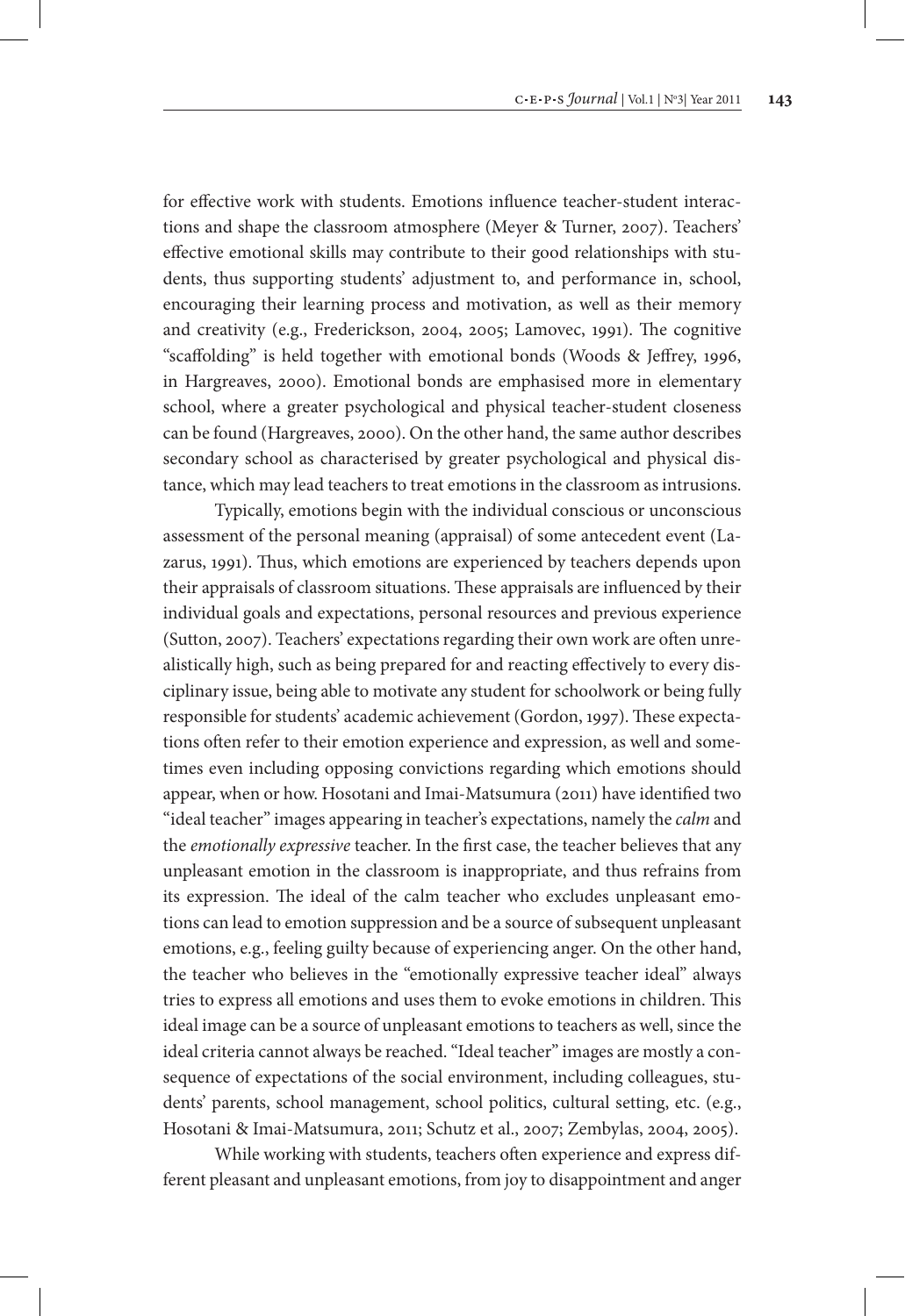(e.g., Chang, 2009; Cowie, 2011; Day and Leitch, 2001; Hargreaves, 2000; Hosotani & Imai-Matsumura, 2011; Kelchtermans, 2005; Moè, Pazzaglia & Ronconi, 2010; Shapiro, 2010; Zembylas, 2004). Several studies of teachers' emotions in the classroom (e.g., Hosotani & Imai-Matsumura, 2011; Shapiro, 2010) have confirmed joy as the most frequently experienced pleasant emotion, whereas anger is the most frequent among the unpleasant emotions. Teachers' emotion experience and expression in the classroom are commonly triggered by students' learning process and achievement or by disciplinary problems. For example, Hosotani and Imai-Matsumura (2011) have reported that teachers felt *angry* when students were not following instructions, not motivated, not doing their best, etc., whereas teachers felt *joy* because of students' achievements and autonomy, during pleasant daily interactions with them, etc.

Teachers develop different strategies to regulate their emotions in the classroom, including changes in emotion valence, intensity or time course. Consequently, teachers' emotional expressions in front of children may be different from their authentic emotional experience. In Hosotani and Imai-Matsumura's research (2011), teachers mostly reported conscious control of the intensity of expressed anger. The second most frequent way of dealing with anger in teachers was its suppression. Nevertheless, some teachers admitted sometimes losing their temper and expressing their genuine anger towards students. In the same study, teachers reported expressing joy either authentically or as a tool to influence the student's behaviour (e.g., supporting the student's further endeavour), but also reported suppressing joy when they considered it may decrease the student's motivation for school work. Krevans and Gibbs (1996) critically discuss the practice whereby adults intentionally express emotions in order to condition children's behaviour, identifying it as problematic.

Studying teachers' emotions in the classroom represents an important issue in order to enhance the quality of their work with students. As mentioned above, emotions include different physiological and cognitive processes that are expressed in different ways. Some aspects of emotions can only be reached through self-reports (i.e., interviews, dairies, questionnaires), while others can be reached *via* their external observation. Studies applying introspective reports offer data on more subjective aspects of emotional experience and expression in the classroom (e.g., Hosotani & Imai-Matsumura, 2011; Zembylas, 2004, 2005), while those applying the observational approach provided data on external indicators of emotional processes. The verbal and non-verbal expression of emotions is actually the most important guide for the external recognition of someone's emotions. In the classroom, the teacher's emotion expressions are a source of information about his or her emotions to the students, guiding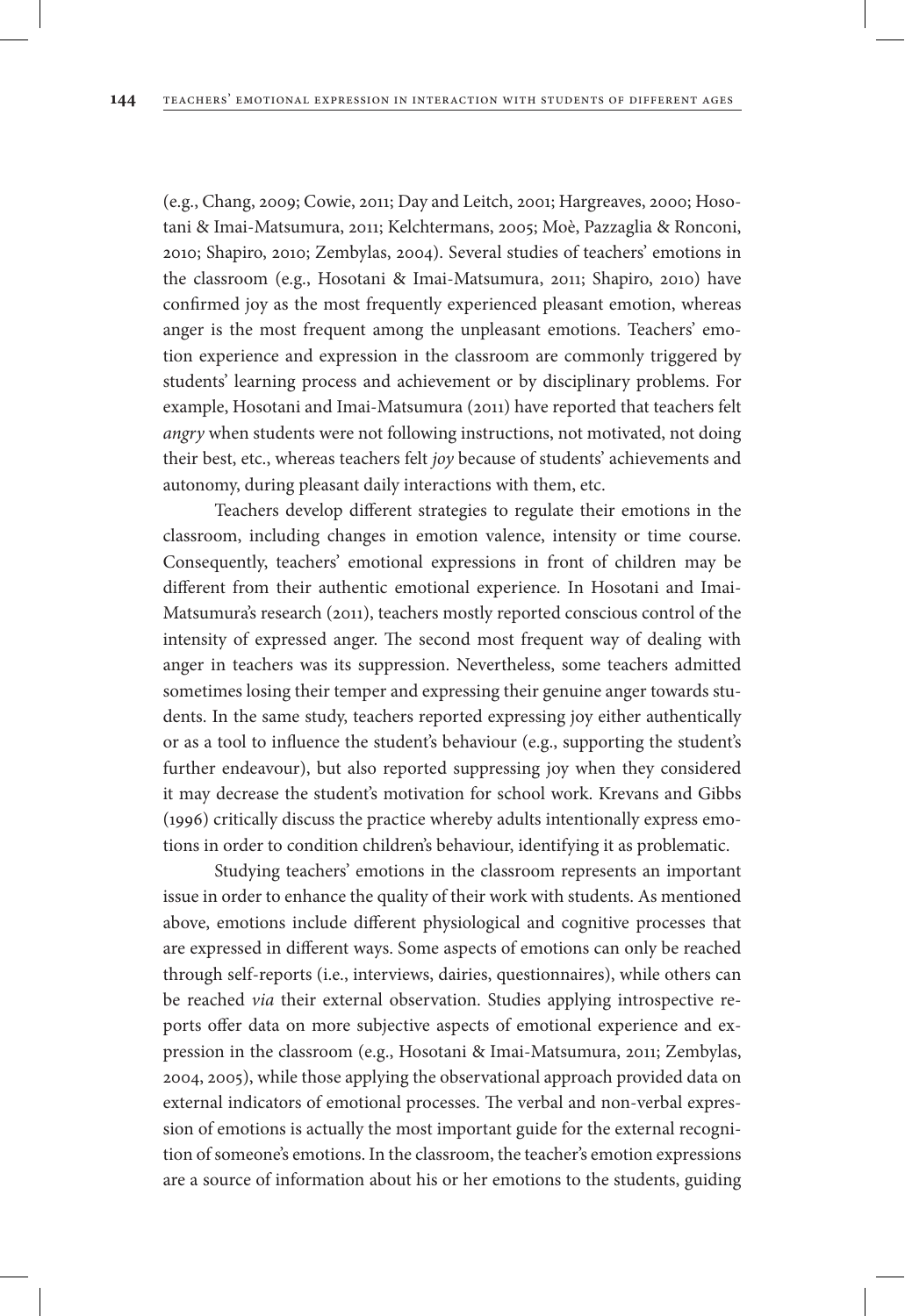their response to the teacher. This is the reason for choosing an observational approach to teachers' emotions in the natural setting (classroom) in the present study.

The goals of the present study are multifarious. We want to establish: (1) which emotions are expressed by primary school teachers in their interactions with students in the first five grades, with the two most frequent emotions being analysed in greater detail, comparing the results of the first five grades, (2) what situations trigger these two emotions, (3) what the level of their intensity is, and (4) how suitably these two emotions are expressed. The comparison of results gathered in the observation of teachers of different grades will be performed, because the characteristics of work with students of different ages vary in terms of the level of emotional exchange (e.g., Hargreaves, 2000; Papalia, Wendkos Olds & Duskin Feldman, 2009).

# **Methodology**

#### **Participants**

Teachers' emotions were observed by first year students of primary education during their practical experience work in the classroom. Each student did practical experience work at the primary school of her/his choice, mostly in their hometown. In this way 93 primary schools from various Slovenian regions were included in the study. The headmaster of the school then selected the classroom for student's practical work (first to fifth grade). Observations of 107 female teachers and one male teacher were gathered, in the first  $(N = 24)$ , second  $(N = 21)$ , third  $(N = 29)$ , fourth  $(N = 20)$  and fifth grade  $(N = 14)$ .

#### **Measure and procedure**

The data were collected by students of primary education of the Faculty of Education in Ljubljana. They participated in a special two-hour educational course on emotion recognition and description. During this course, they were also trained to use an observational scheme that included the type of emotion, a situation description, the emotion's verbal and non-verbal expression (including behaviour) and the responses of others participating in the interaction. The scheme also included the categories of intensity and suitability (how adequate a certain emotion expression is in a certain context) for each emotion, marked on a 5-point Likert scale (from 1 – *very weak* to 5 – *very strong*, and from 1 – *very unsuitable* to 5 – *very suitable*, respectively). Students used the described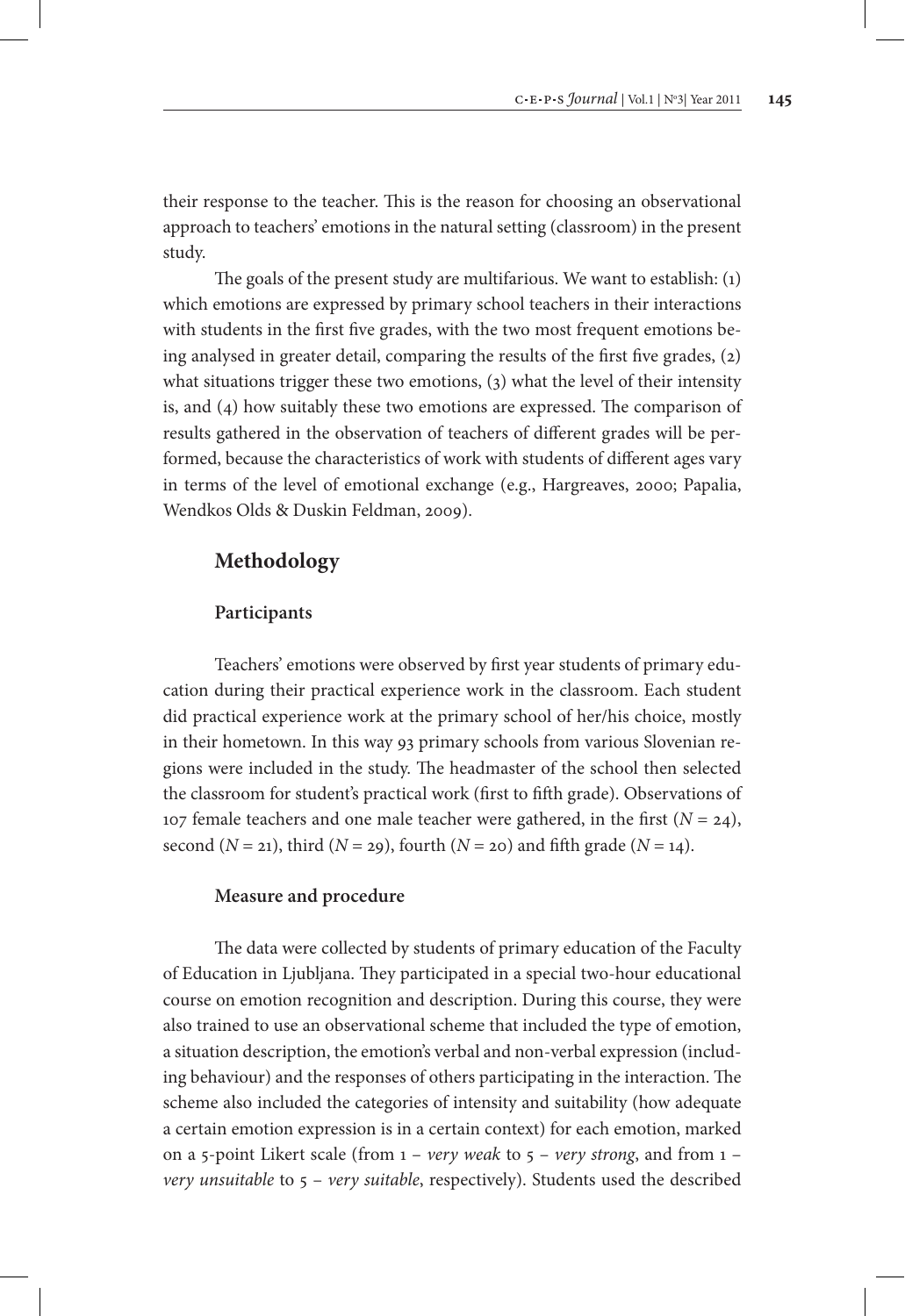scheme to observe and record teachers' emotions in the classroom. Each teacher's emotion was recorded when it occurred, in chronological order. If a certain emotion appeared more than once, it was recorded each time.

Students visited the selected classroom for five days during their practical experience work. During their fourth visit, they observed teachers' emotions for five hours in one school day. The teachers were informed about the goals of the students' practical experience work, including the observation of their work in general. After the observation of their emotion expressions, the teachers were fully informed about the study and consented to the use of the data.

The data collected by the students was checked by all three authors of the present article regarding the clarity of descriptions in all observed categories. For the purposes of the article, the following results will be presented: the type of emotion and – for the two most frequent emotions – the situations triggering them, their intensity and suitability. The statistical procedures for each particular section of the study are described simultaneously in the results' sections below.

### **Results and discussion**

To explore primary teachers' emotions in the classroom, we analysed the type of emotions expressed by teachers in their interactions with students, the triggering situations of the two most frequent emotions, and their level of intensity and suitability. Certain attention was dedicated to a comparison of results regarding the grade that the teachers were working in, which ranged from the first to the fifth grade of primary school.

#### **Teachers' expressed emotions**

The results show that teachers express various emotions in the classroom, some very frequently and some less frequently.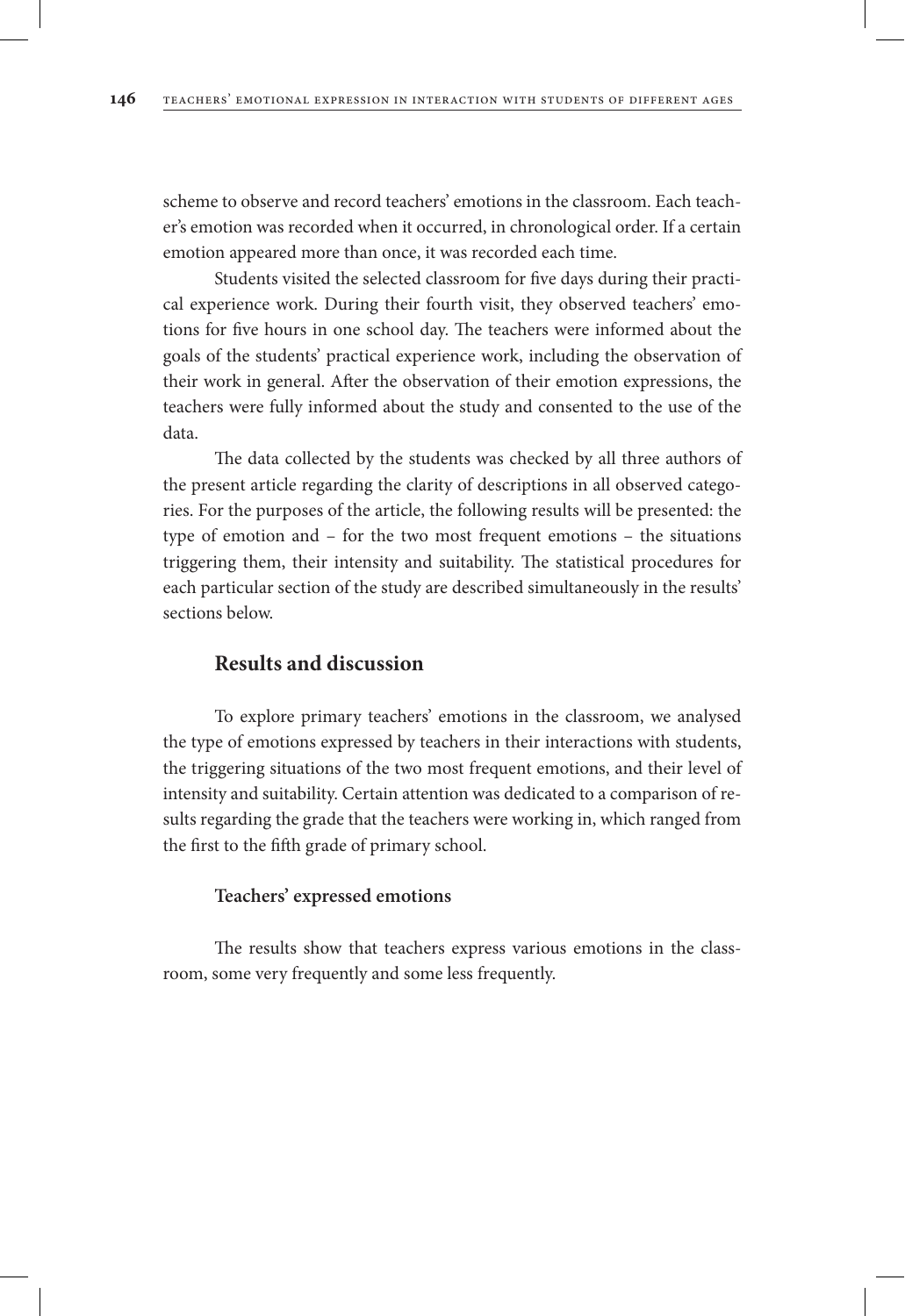|                                | Grade 1        | Grade 2        | Grade 3        | Grade 4        | Grade 5        | Together |  |
|--------------------------------|----------------|----------------|----------------|----------------|----------------|----------|--|
| Pleasant                       |                |                |                |                |                |          |  |
| Joy                            | 38             | 31             | 39             | 27             | 16             | 151      |  |
| Surprise                       | 8              | 8              | $\overline{c}$ | $\overline{4}$ | 3              | 25       |  |
| Pride                          | 3              | 3              | 3              | $\mathbf{1}$   | $\overline{2}$ | 12       |  |
| $\Sigma$ (pleasant emotions)   | 49             | 42             | 44             | 32             | 21             | 188      |  |
| Unpleasant                     |                |                |                |                |                |          |  |
| Anger                          | 65             | 49             | 64             | 50             | 34             | 262      |  |
| Disappointment                 | 12             | 8              | 18             | 8              | 6              | 52       |  |
| Fear                           | 5              | $\overline{4}$ | 9              | $\mathbf{1}$   | $\mathbf{1}$   | 20       |  |
| Sadness                        | $\overline{2}$ | 5              | $\overline{2}$ | $\mathbf{1}$   | $\mathbf{1}$   | 11       |  |
| Shame                          | $\Omega$       | $\Omega$       | $\overline{4}$ | $\mathbf{1}$   | $\Omega$       | 5        |  |
| Guilt                          | $\Omega$       | $\mathbf{1}$   | $\overline{2}$ | $\Omega$       | $\Omega$       | 3        |  |
| $\Sigma$ (unpleasant emotions) | 84             | 67             | 99             | 61             | 42             | 353      |  |
| $\Sigma$ (all emotions)        | 133            | 109            | 143            | 93             | 63             | 541      |  |
| $\boldsymbol{M}$               | 5.54           | 5.19           | 4.93           | 4.65           | 4.50           | 5.01     |  |

Note: *N* of all teachers =  $108$  ( $N_{\text{first grade}} = 24$ ,  $N_{\text{second grade}} = 21$ ,  $N_{\text{third grade}} = 29$ ;  $N_{\text{fourth grade}} = 20$ ,

 $N<sub>fitth grad</sub> = 14$ );  $M =$  average frequency of all emotions

Studies of teachers' emotions in school (e.g., Chang, 2009; Hargreaves, 2000; Hosotani & Imai-Matsumura, 2011; Kelchtermans, 2005; Shapiro, 2010) have reported that teachers experience and express pleasant and unpleasant emotions. Our study confirmed these results. There were nine different emotions recorded in the observation of teachers in grades one to five (Table 1): among pleasant emotions were joy, surprise and pride, while among unpleasant emotions were anger, disappointment, fear, sadness, shame and guilt.

In all grades, there were more unpleasant emotions detected (353 times) than pleasant emotions (188 times). The overall ratio between pleasant and unpleasant emotions was approximately 1:2. One of the important contemporary researchers in the field of emotions, Frederickson (2008), recommends a ratio of 3:1 in favour of pleasant emotions. For an individual to maintain an overall positive ratio between the emotions, one needs to compensate for unpleasant emotions with three times the amount of pleasant emotions, since unpleasant emotions influence the emotional balance more. Pleasant emotions increase the individual's physical, intellectual, motivational and social resources, which is why it is especially important to encourage the expression of pleasant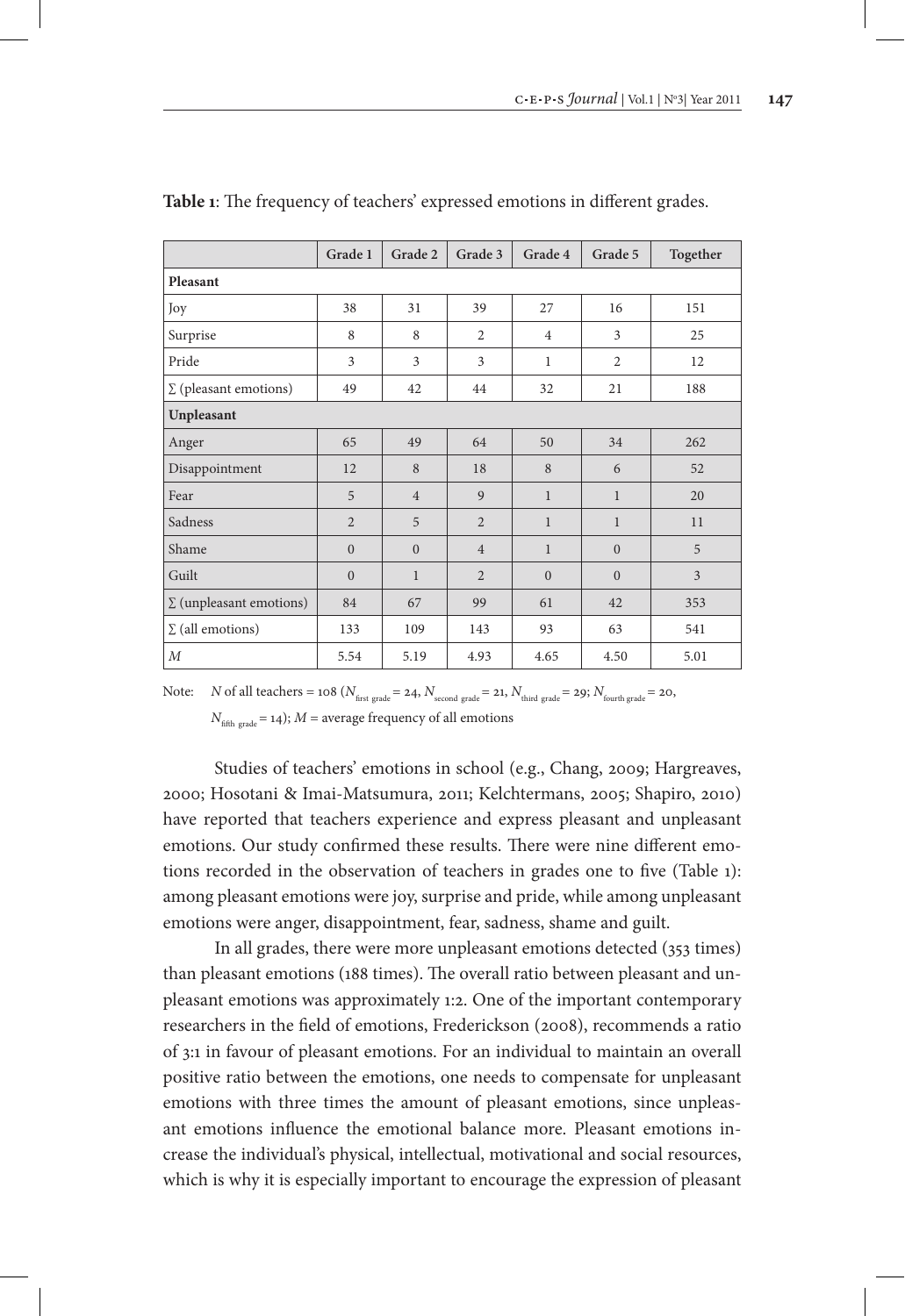emotions in the classroom. Pleasant emotions in teacher-student interactions may contribute to a pleasant atmosphere in the classroom, supporting students' competence and autonomy (Meyer & Turner, 2007). However, our results, showing approximately twice as many unpleasant emotions as pleasant emotions, are not in line with Frederickson's recommendation. The question is how such a predominance of unpleasant emotions reflects in teachers' work and in classroom atmosphere. Teachers' expression of pleasant emotions should be encouraged (Sutton, 2007), but it is important to consider their authenticity and sensitive placement.

Of all of the detected emotions, anger was the most frequently reported emotion (262 times), followed by joy (151 times). These results can be linked to the findings of Hosotani and Imai-Matsumura (2011) and Shapiro (2010), according to which anger was the most frequent unpleasant emotion of teachers in the classroom, while joy was the most frequent pleasant emotion. This is why these two emotions will be analysed in greater detail in the following sections of the present article.

As mentioned above, besides joy and anger, other pleasant and unpleasant emotions were expressed by teachers in the present study. The frequencies and the most common triggering situations of each emotion will be stated. Among pleasant emotions, besides joy, there were surprise  $(N = 25)$ , when students did something pleasant or achieved unexpectedly, and pride (*N*  = 12), when students' academic performance was excellent. Among unpleasant emotions, besides anger, teachers also expressed disappointment  $(N = 52)$  or sadness  $(N = 11)$ , both when students did not fulfil teachers' expectations, and fear  $(N = 20)$  when students were in danger. Shame  $(N = 5)$  and guilt  $(N = 3)$ also appeared, triggered by teachers' perceived incompetency, but only in some grades.

There was a trend of slight decrease in the average frequency of teachers' expressed emotions from grade one to grade five, as shown in the last row of the Table 1. Hargreaves (2000) found that teachers' emotional expressiveness decreased with their students' age when comparing primary and secondary school teachers. Teachers in lower grades established closer emotional bonds with their students as a foundation for teaching and learning (Hargreaves, 2000). A similar argument may be applied to the results of the present study, where teachers' emotional expressiveness decreased from grade one to grade five.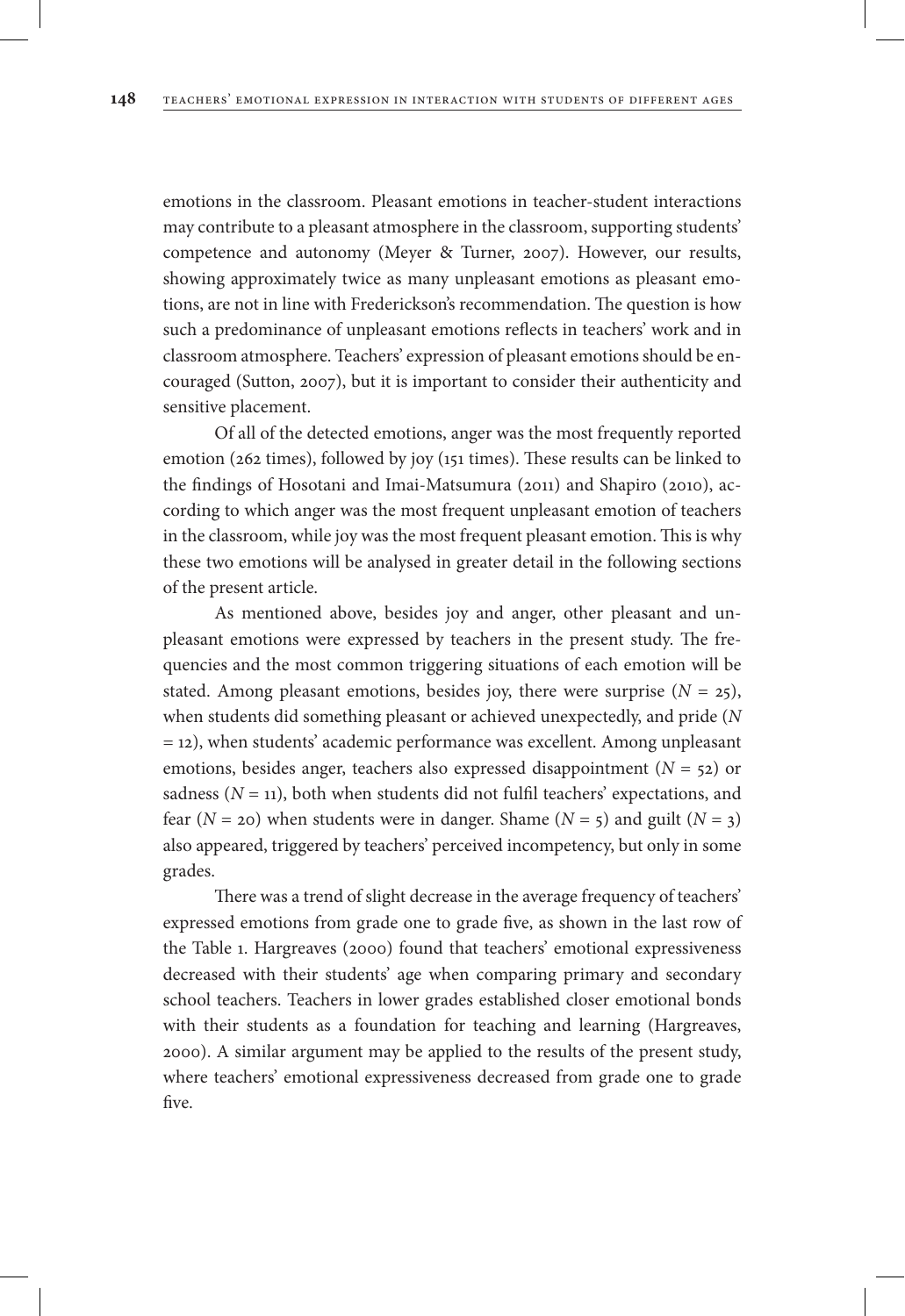# **Frequencies and triggering situations of joy and anger in different grades**

As already mentioned, joy and anger were the two most frequent emotions that teachers expressed in the classroom. Lazarus (1991) defines joy as a pleasant emotion that people experience when they conclude they have accomplished a subjectively important goal. Anger is an unpleasant emotion that is generated by a judgment that someone could and should have done otherwise (Weiner, 2007).

Further analyses of these two emotions were performed, including the triggering situations of joy and anger and the average frequency of teachers' expressions of these two emotions from grade one to grade five (Table 2). Students' descriptions of the situations that triggered teachers' emotions were reviewed by all three authors of the study and organised into six response categories for joy and another six response categories for anger. Each description was then placed into one of these categories.

|                                | Grade 1        | Grade 2      | Grade 3        | Grade 4        | Grade 5        | Together |
|--------------------------------|----------------|--------------|----------------|----------------|----------------|----------|
| Joy                            |                |              |                |                |                |          |
| Achievement                    | 16             | 13           | 16             | 10             | 3              | 58       |
| Funny events                   | 7              | 8            | $\overline{4}$ | 10             | 6              | 35       |
| Relaxation                     | 5              | 3            | 10             | $\overline{4}$ | 3              | 24       |
| Following instructions         | $\overline{4}$ | 6            | $\overline{4}$ | 3              | $\overline{2}$ | 19       |
| Novelty                        | 3              | $\mathbf{0}$ | $\overline{4}$ | $\mathbf{0}$   | $\overline{2}$ | 9        |
| Others                         | 3              | $\mathbf{1}$ | 1              | $\Omega$       | $\Omega$       | 5        |
| $\Sigma$ (joy)                 | 38             | 31           | 39             | 27             | 16             | 151      |
| M (average frequency of joy)   | 1.58           | 1.48         | 1.35           | 1.35           | 1.14           | 1.40     |
| Anger                          |                |              |                |                |                |          |
| Lack of discipline             | 28             | 26           | 19             | 19             | 12             | 104      |
| Not following instructions     | 15             | 12           | 17             | 15             | 10             | 69       |
| Inattention                    | 14             | 8            | 21             | 8              | 9              | 60       |
| Underachievement               | $\overline{2}$ | $\mathbf{1}$ | $\overline{2}$ | 6              | $\overline{2}$ | 13       |
| Danger                         | 5              | $\mathbf{0}$ | $\overline{2}$ | $\overline{2}$ | $\mathbf{1}$   | 10       |
| Others                         | $\mathbf{1}$   | $\mathbf{1}$ | 3              | $\Omega$       | $\Omega$       | 5        |
| $\Sigma$ (anger)               | 65             | 48           | 64             | 50             | 34             | 261      |
| M (average frequency of anger) | 2.71           | 2.29         | 2.21           | 2.50           | 2.43           | 2.42     |

**Table 2**: The frequencies and triggering situations of joy and anger in different grades.

Note: *N* of all teachers= 108 ( $N_{\text{first grade}} = 24$ ,  $N_{\text{second grade}} = 21$ ,  $N_{\text{third grade}} = 29$ ;  $N_{\text{fourth grade}} = 20$ ,  $N_{\text{fifth grade}} = 14$ )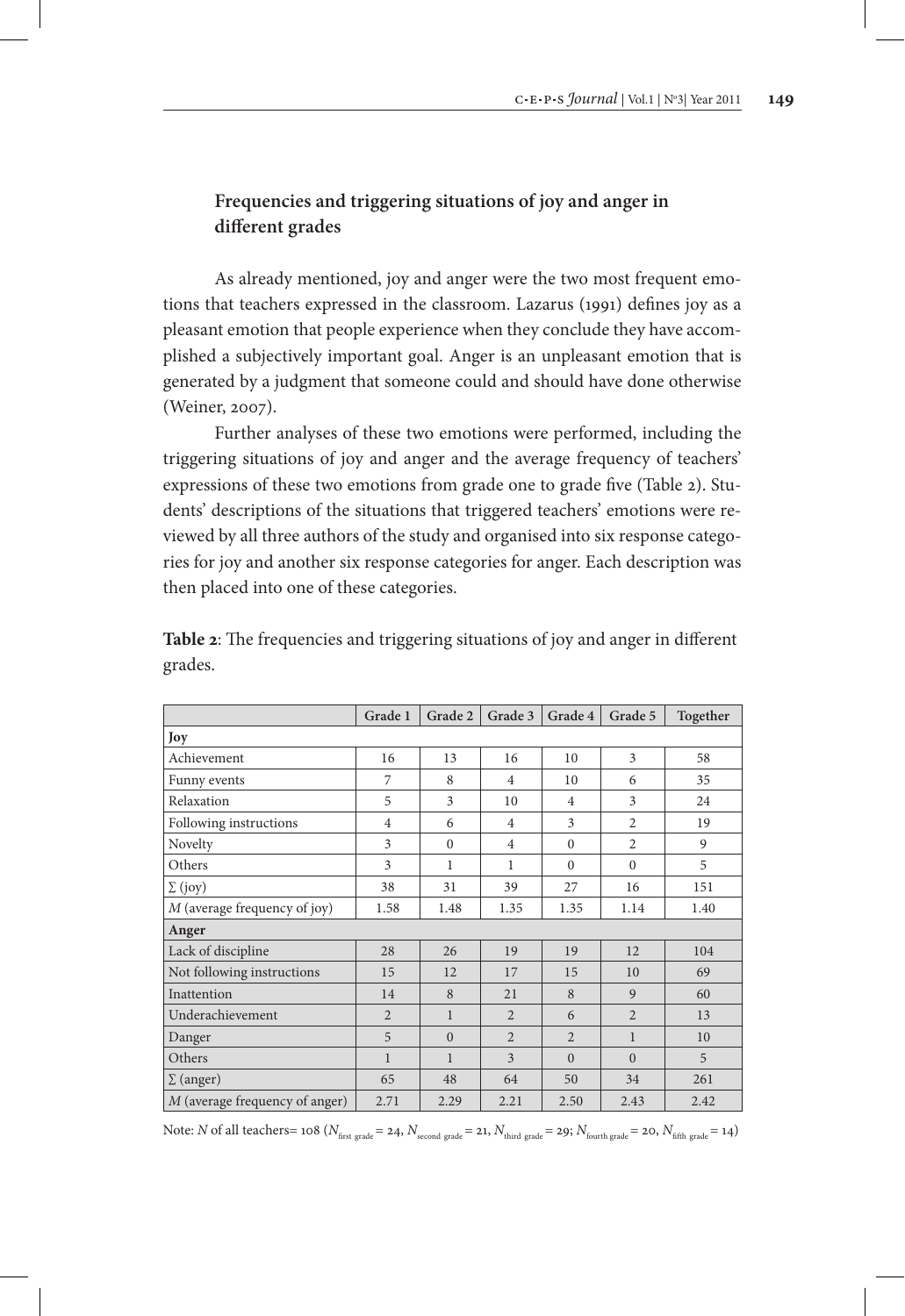In other studies of teachers' emotions in the classroom, authors (e.g., Chang, 2009; Hosotani & Imai-Matsumura, 2011; Shapiro, 2010) have reported that joy and anger were commonly triggered by students' learning process and achievement or by disciplinary issues. For example, Hosotani and Imai-Matsumura (2011) have reported that teachers felt *joy* because of students' achievements and autonomy or during pleasant daily interactions with them, and that teachers felt *anger* when students were not following instructions, not motivated or not doing their best.

The results in the present study show that teachers' joy and anger were aroused in various situations. In the case of joy, triggering situations included: students' achievement ( $N = 58$ , i.e., a student calculates correctly; a student does her homework), funny events (*N* = 35; i.e., a student tells a joke), relaxation (*N* = 24; i.e., a student celebrates his birthday; students play), following instructions  $(N = 19; i.e., students tidy the classroom; a student brings the required equip$ ment), novelty  $(N = 9; i.e., a student brings an interesting toy)$  and a few other situations ( $N = 5$ ; i.e., a vet's visit to the classroom).

The average frequency of teachers' expressions of joy decreased from grade one to grade five. Such a trend can be explained similarly to the trend of decreasing overall emotion expression mentioned above in the present study and potentially explained by Hargreaves (2000): working with younger students is characterised by the teacher's greater psychological and physical closeness to them, resulting in his or her more frequent emotion experience and expression. Another reason for the decreasing trend of joy expression from grade one to grade five in the current study may be connected to the issue of students' achievement, since this was the most frequent triggering situation of joy. Why did teachers express more joy at younger students' achievements than at the achievements of older students? Is it because teachers believe that expressing joy at students' achievements is a greater motivational factor for academic performance in younger than in older students? It may also be that teachers' expectations regarding students' achievements grow with students' age, allowing less room for joy.

In our study, in grades one to five the majority of teachers expressed joy once during the observation (modus = 1 for each grade). For different grades, teachers' expression of joy ranged from zero to seven. This range indicates that joy expression varied among the teachers. The question is how the frequency of joy expression contributes to teacher-student interactions in the classroom, especially if there is no joy expressed by a teacher or when the joy is expressed abundantly.

Teachers expressed anger when students lacked discipline (*N* = 104; i.e.,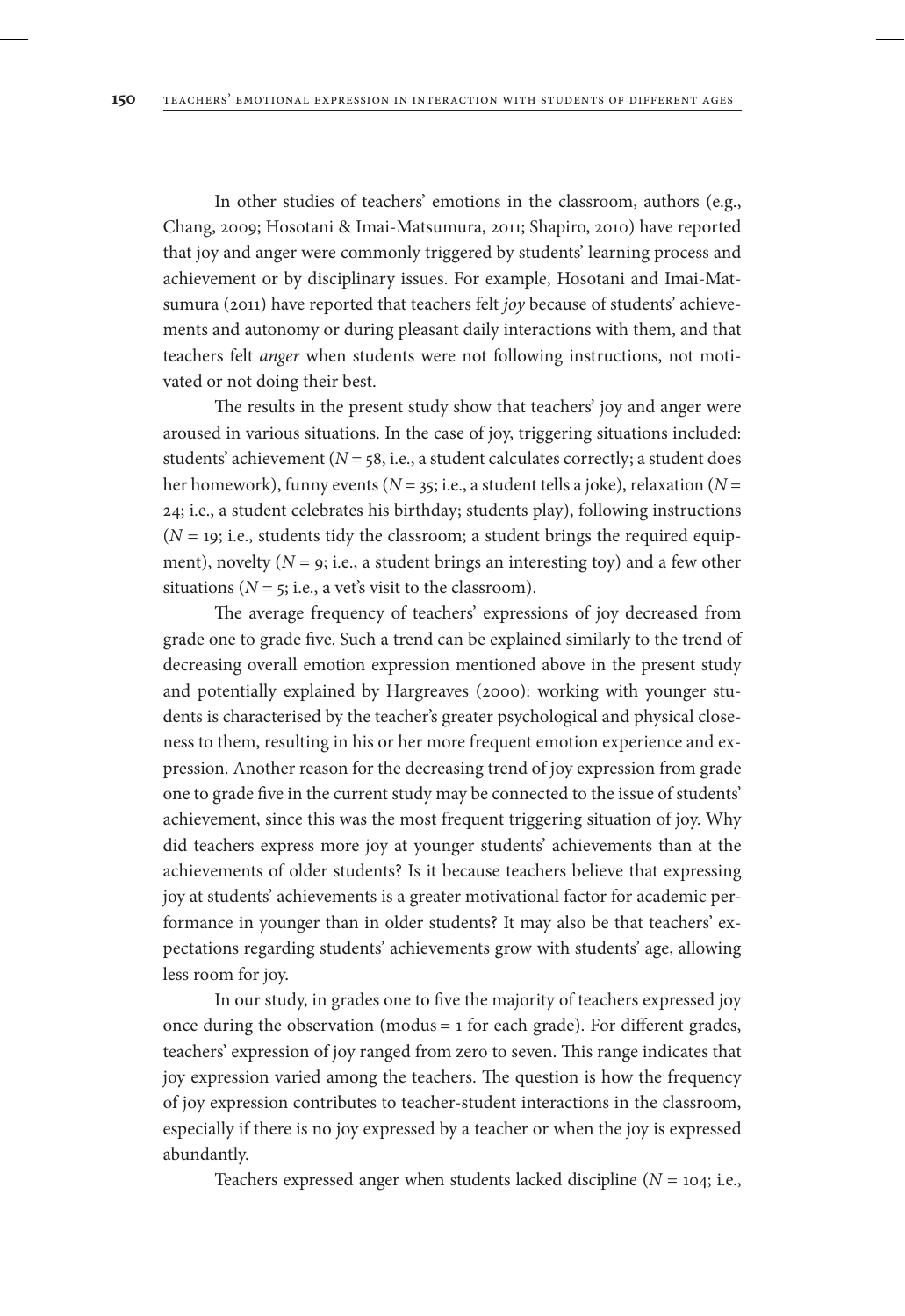students are fighting with each other; a student pinches her neighbour; students are restless), were not following instructions ( $N = 69$ ; i.e., a student does the exercise incorrectly because she did not follow the teacher's directions), were inattentive  $(N = 60; i.e., a student loses his belonging), did not perform well aca$ demically – underachieved  $(N = 13; i.e., a student does not know the answer when$ asked), were in danger ( $N = 10$ ; i.e., a student pushes someone, students jump from a very high object) and in a few other situations ( $N = 5$ ; i.e., a student rebels).

The average frequency of teachers' expressions of anger decreased from grade one to grade three  $(M<sub>first grade</sub> = 2.71, M<sub>second grade</sub> = 2.29, M<sub>third grade</sub> = 2.21)$ but increased again in grades four and five  $(M_{\text{fourth grade}} = 2.50, M_{\text{fifth grade}} = 2.43)$ . This may stem from various sources. The decrease in anger expression from grade one to grade three may be explained by the fact that a lack of discipline was the most frequent situation triggering teachers' anger. Perhaps such situations decrease, as with age children gradually gain social competencies due to increasing self-regulatory capacities and learn how to respond to disciplinary demands by generating strategies for negotiation and handling social conflicts (e.g., Papalia et al., 2009).

But why did anger appear again more frequently in the fourth and fifth grades? It may be that this is facilitated by school subjects becoming increasingly difficult in higher grades (Woolfolk, 2002), and by the change from descriptive to numerical assessment of students in the fourth grade in Slovenia. In line with this, teachers may feel more responsible for students' achievement and are therefore more often angry if students do not follow their guidance regarding school work. This may be seen from the quite frequently detected anger triggering situations in our study, such as "not following instructions" and "inattention". Shapiro (2010) assumes that teachers' sense of powerlessness in accomplishing their educational goal may also contribute to their anger.

Similarly as noted previously for joy, anger expression also varied among teachers. In different grades, the majority of teachers expressed anger once or twice during the observation (modus  $= 1$  for first and fourth grades; modus  $=$  2 for the second, third and fifth grades), with teachers' expression of anger ranging from zero to ten in different grades. The lowest frequencies of anger expression may indicate the teacher's satisfaction with the students' behaviour, while the highest frequencies may have the opposite meaning. Perhaps rare or frequent anger expression is also connected to teachers' "ideal teacher" images (Hosotani & Imai-Matsumura, 2011). Teachers who see any unpleasant emotion (i.e., anger) in the classroom as inappropriate refrain from its expression. On the other hand, teachers with an "emotionally expressive" ideal always try to show all of their emotions, using them to evoke emotions in students.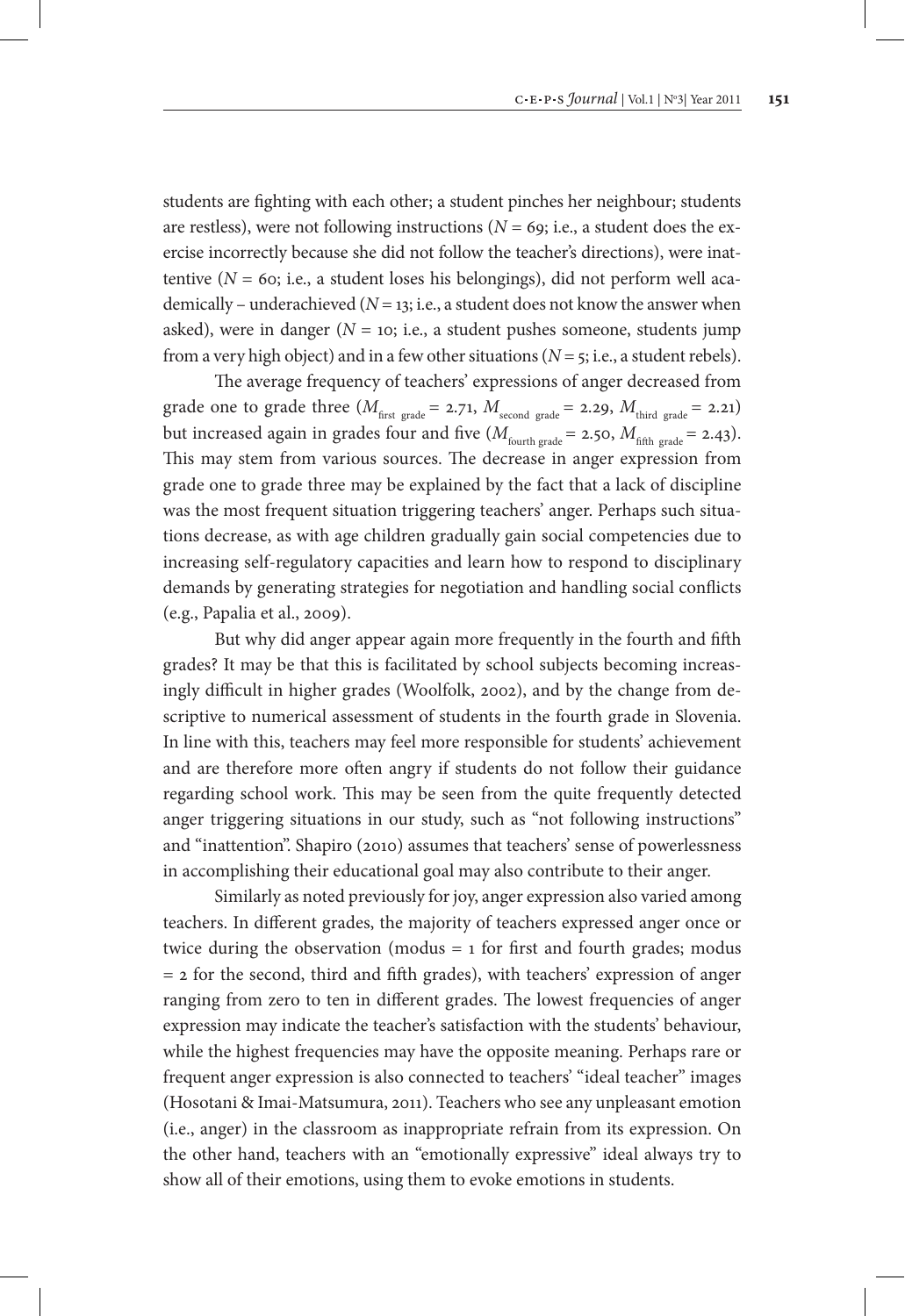## **The intensity and suitability of joy and anger in different grades**

The two most frequently expressed emotions in our study, joy and anger, were also compared regarding their level of intensity and suitability.

Intensity represents a dimension of emotions describing the power of their expression. In our study, it was marked on a five-point Likert scale, ranging from *very weak* (1) to *very strong* (5) expression. Suitability is another dimension according to which emotions can be explored. It concerns the notion of how adequate a certain emotion expression is in the specific context in which it appears. An example of a highly inadequate emotion expression would be the teacher shouting at the student when he or she unintentionally dropped a pencil. In our study, suitability was appraised from *very unsuitable* (1) to a *very suitable* (5).

**Table 3**: Descriptive statistics of the intensity of teachers' joy and anger in different grades and *ANOVA* results.

|       | Grade 1 |           |                |                                                                      | Grade 2 $\vert$ Grade 3 $\vert$ Grade 4 |             |  |              | <b>Grade 5</b> |    | <b>ANOVA</b> |      |     |
|-------|---------|-----------|----------------|----------------------------------------------------------------------|-----------------------------------------|-------------|--|--------------|----------------|----|--------------|------|-----|
|       |         | <b>SD</b> | $\overline{M}$ | $\Box$ SD                                                            |                                         | $M \mid SD$ |  | $M \perp SD$ | M              | SD |              |      |     |
| Joy   |         |           |                | $3.28$   1.09   3.97   1.02   3.51   1.14   3.37   .88   3.50   .89  |                                         |             |  |              |                |    |              | 2.06 | .09 |
| Anger |         |           |                | $3.25$   1.19   3.47   1.14   3.33   1.02   3.16   1.04   3.21   .91 |                                         |             |  |              |                |    |              | .62  | .65 |

In all grades, the intensity of joy and anger expressions was above the middle on the 5-point scale used for its assessment. The intensity of joy was slightly higher than the intensity of anger. For both emotions, the results of one-way analysis of variance regarding the intensity of teachers' joy and anger expressions in the classroom revealed no significant differences in this dimension throughout the first to the fifth grade. These results suggest that teachers' joy and anger expression in all grades were moderate.

**Table 4**: Descriptive statistics of the suitability of teachers' joy and anger in different grades and *ANOVA* results.

|       | Grade 1        |           | Grade 2        |           | Grade 3          |     | Grade 4          |     | Grade 5          |           | <b>ANOVA</b> |     |     |
|-------|----------------|-----------|----------------|-----------|------------------|-----|------------------|-----|------------------|-----------|--------------|-----|-----|
|       | $\overline{M}$ | <b>SD</b> | $\overline{M}$ | <i>SD</i> | $\boldsymbol{M}$ | SD  | $\boldsymbol{M}$ | SD  | $\boldsymbol{M}$ | <b>SD</b> | df           |     |     |
| Joy   | 4.53           | .86       | 4.71           | .63       | 4.49             | .82 | 4.63             | .57 | 4.31             | .95       |              | .89 | .47 |
| Anger | 3.91           | 1.18      | 3.82           | 1.30      | 3.95             |     | $.98$   3.94     |     | $1.06$   3.76    | 1.10      |              | .24 | .92 |

In all grades, the suitability of joy and anger expressions was quite high (around 4 on the 5-point scale). On average, the suitability of joy was close to its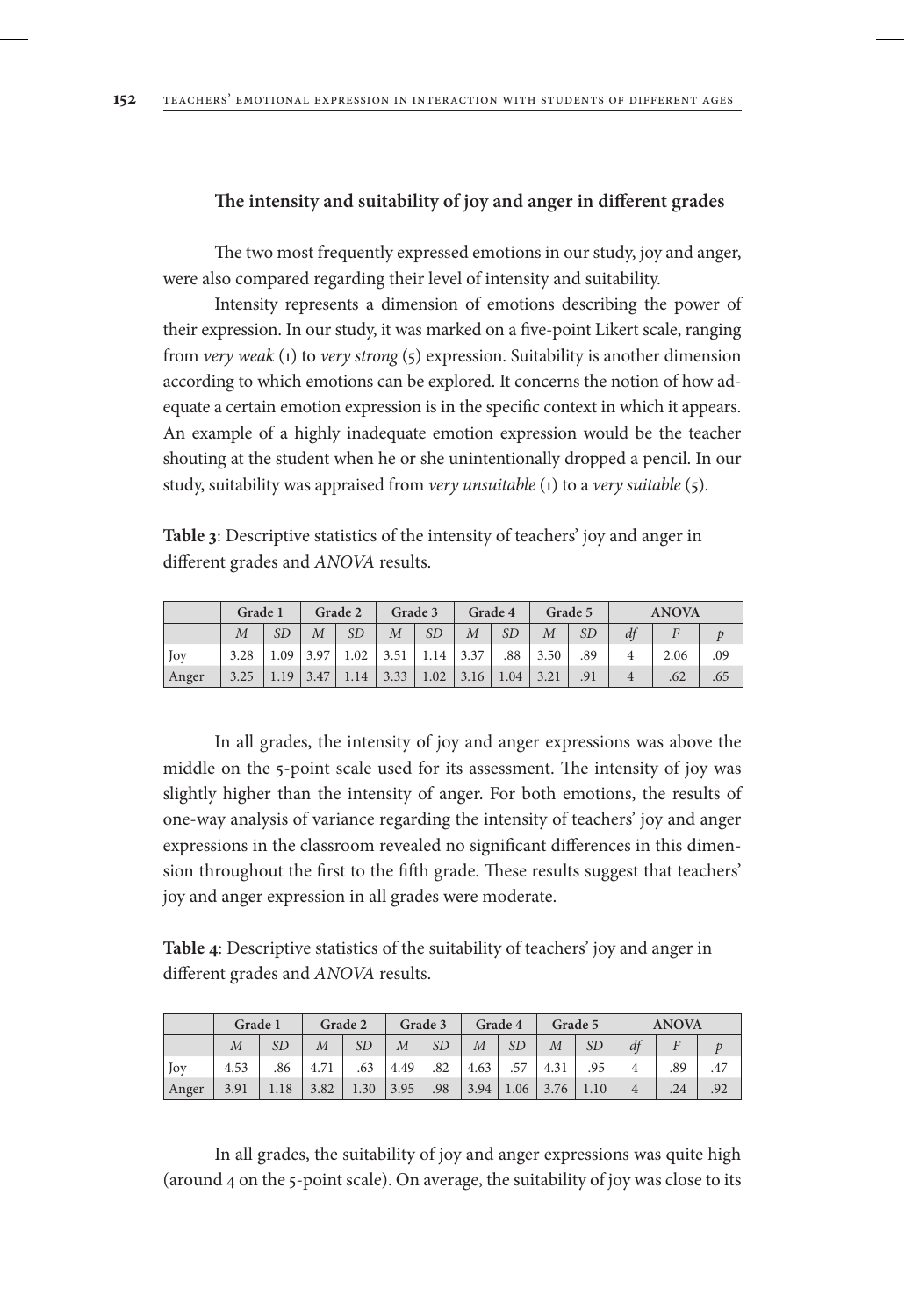highest level and the suitability of anger was only slightly lower. For both emotions, the results of *ANOVA* regarding the suitability of teachers' joy and anger expressions in the classroom again did not reveal any significant differences in this dimension throughout the first to the fifth grade. In line with these results, it can be concluded that students assessed teachers' joy and anger expression in all grades as highly suitable.

Notwithstanding, a number of questions are facilitated by the contents of the dimension of suitability itself. Suitability is a complex dimension, since it simultaneously includes both the evaluation of the emotion expression and the context. Furthermore, suitability may be closely linked to the expectations that teachers have regarding themselves, which are affected by their "ideal teacher" images. Moreover, in the present study, the observers were future teachers and their "ideal teacher" images may have contributed to their assessment of teachers' emotion expression suitability as well. The high values of suitability rates are perhaps indicative of a concordance between the aforementioned ideal images of the teachers in the classroom and the "future" teaching professionals. The suitability dimension could also be influenced by the social and cultural expectations and rules on which, when and how emotions should occur.

## **Conclusions**

The present study centred on teachers' emotions that are often insufficiently represented in educational research, even though emotions are an integral part of "school life" (e.g., Jacobs & Harvey, 2010; Zembylas, 2004). The results of the study indicate that primary school teachers from grades one to five express various pleasant and unpleasant emotions, with unpleasant emotions prevailing. The frequency of teachers' unpleasant emotions was higher than that of pleasant emotions, which fails to achieve the recommended ratio of 3:1 in favour of pleasant emotions (Fredrickson, 2008). The average frequency of teachers' emotion expression decreased from grades one to five. Overall, anger was the most frequently expressed emotion  $(N = 261)$ , followed by joy  $(N = 161)$ 151). The intensity of expressed joy and anger was moderate in all five grades, while the assessed suitability of these two emotions was high.

Teachers' anger was aroused mostly in situations when students lacked discipline, were not following instructions or were inattentive. Such triggering situations showed the importance of discipline for teachers and raised the question of teachers' coping strategies in managing discipline in their classroom. The second most frequently expressed emotion, joy, was mostly triggered by situations of students' academic achievement. This may be connected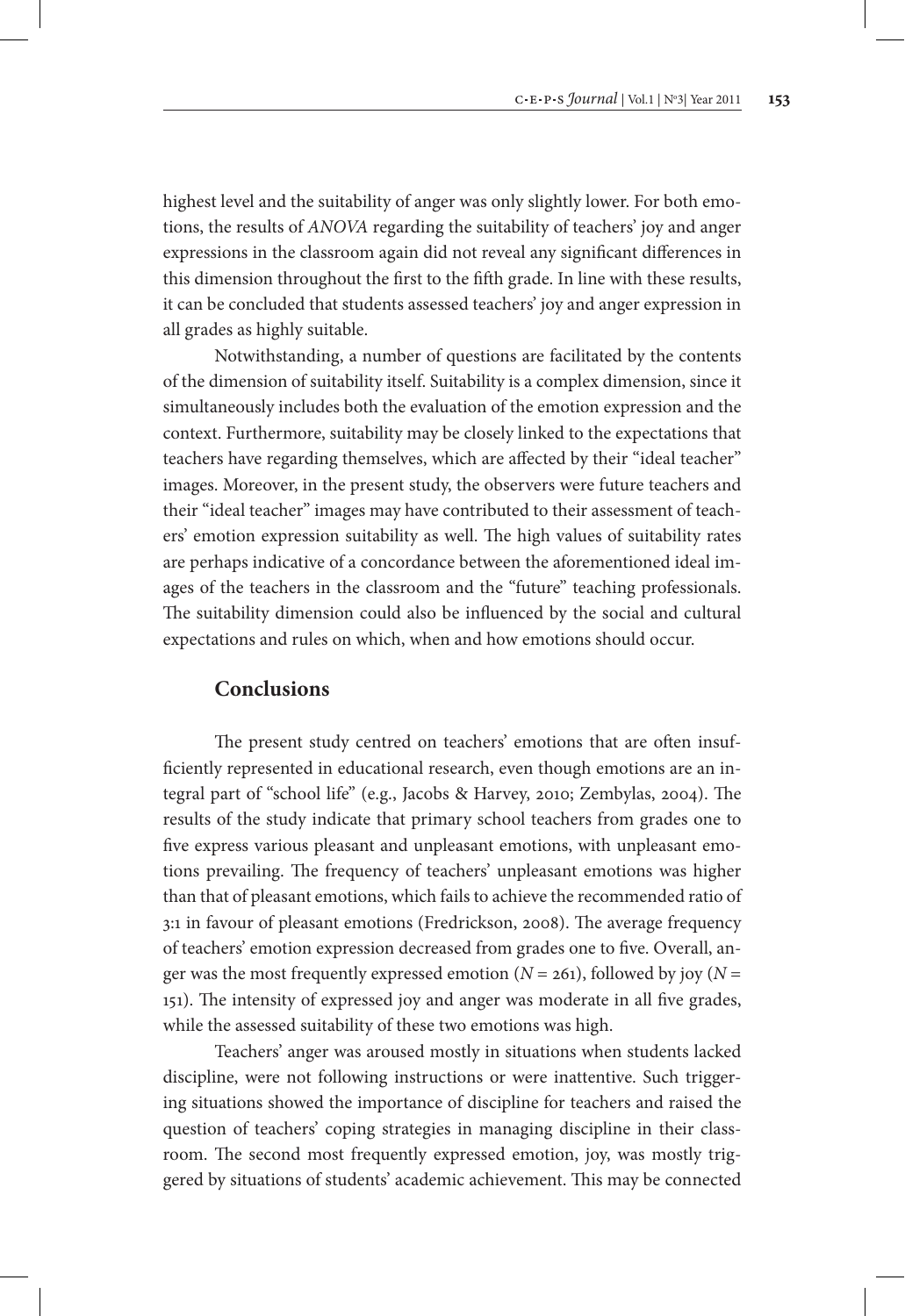to teacher's feeling of responsibility for students' achievement. The teacher is responsible for the quality of teaching but cannot take full responsibility for the students' achievements, even though this line is hard to draw and requires an awareness of teachers' individual beliefs and reflection upon them.

The results of our study have many implications for (future) teachers and for the professionals working with them. In this respect, teacher-oriented education programmes should include different emotion-related content. By encouraging teachers to become aware of the underlying appraisals they give to certain student behaviour through their emotions, we may enhance their emotional understanding and, where necessary, stimulate a change in their "emotional rules" (Chang, 2009; Zembylas, 2004). The process of change is sometimes difficult and may take a long time (Moè et al., 2010). In teacheroriented education programmes, we can promote the development of emotion regulation strategies, especially regarding unpleasant emotions, which may help teachers to improve teaching and learning in their classroom (e.g., Cowie, 2010; Ishak, Iskandar & Ramli, 2010). The efficient emotion regulation of teachers contributes to better teacher-student relationships, as well as representing a model for students (Bandura, 1997).

The strength of the present study was the application of the observational approach to emotions, providing for an external view of teachers' emotions. The observational approach supplements the more commonly used self-reports (e.g., Hosotani & Imai-Matsumura, 2011; Zembylas, 2004, 2005). Another advantage of our study was the observation of many different aspects of emotion. Besides this, teachers in our sample came from 93 different schools from various parts of Slovenia. However, the one-person observation of teachers' emotions, leaving more space for the observer's subjectivity, was a weakness of the study. Further research could include a longitudinal approach providing information on the development of teachers' emotions over time. The comparison of teachers' self-perceptions of their emotional process and/or their students' perspective on this matter could also be considered. Further research could also combine the observation and (self)experience of teachers' and students' emotions.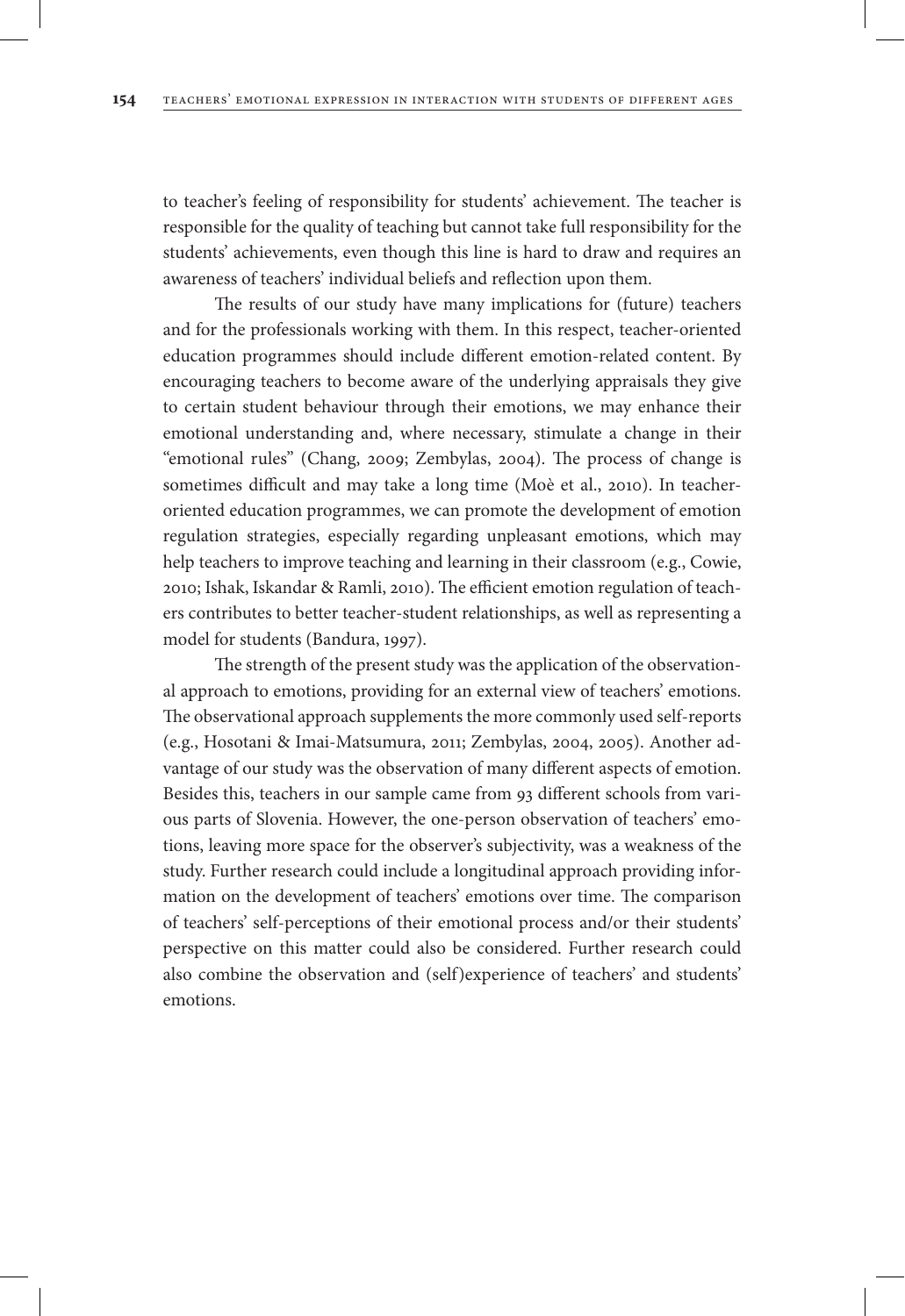# **References**

Bandura, A. (1997). *Self*-*Efficacy: The Exercise of Control*. New York: Freeman and Company.

Chang, M. L. (2009). *Teacher Emotional Management in the Classroom: Appraisals, Regulation, and Coping with Emotions*. Paper presented at the 2009 annual meeting of the American Educational Research Association, San Diego, CA.

Cole, P. M., Martin, S. E., & Dennis, T. A. (2004). Emotion regulation as scientific construct:

methodological challenges and directions for child development research. *Child Development*, *75*(2), 317–333.

Cowie, N. (2011). Emotions that experienced English as a foreign language (EFL) teachers feel about their students, their colleagues and their work. *Teaching and Teacher Education*, *27*(1), 29–36.

Day C., & Leitch, R. (2001). Teachers' and teacher educators' lives: The role of emotion. *Teaching and Teacher Education*, *17*(4), 403–415.

Fredrickson, B. L. (2004). The broaden-and-build theory of positive emotions. *Philosophical* 

*Transactions of the Royal Society London B: Biological Sciences*, *359*, 1367–1377.

Fredrickson, B. L. (2005). Positive emotions. In C. R. Snyder, & S. J. Lopez (Eds.), *Handbook of* 

*Positive Psychology* (pp. 120-134). UK: Oxford University Press.

Fredrickson, B. (2008). Promoting positive affect. In M. Eid, & R. J. Larsen (Eds.), *The science of subjective well-being* (pp. 449–468). New York, London: The Guilford Press.

Gordon, T. (1997). *Trening večje učinkovitosti za učitelje*. Ljubljana: Svetovalni center za otroke, mladostnike in starše.

Grazziano, P. A., Reavis, R. D., Keane, S. P., & Calkins, S. D. (2007). The role of emotion regulation in children's early academic success. *Journal of School Psychology*, *45*(1), 3–19.

Gross, J. J., & Thompson, R. A. (2009). Emotion regulation: conceptual foundations. In J. J. Gross (Ed.), *Handbook of Emotion Regulation* (pp. 3–24). New York, London: The Guilford Press.

Hargreaves, A. (2000). Mixed emotions: teachers' perceptions of their interactions with students. *Teaching and Teacher Education*, *16*(8), 811–826.

Harris, P. (1996). *Children and Emotion: The Development of Psychological Understanding*. Oxford: Blackwell Publishers.

Hochschild, A. R. (2008). Emotion work, feeling rules, and social structure. In M. Greco, & P.

Stenner (Eds.), *Emotions: A Social Science Reader* (pp. 121–126). London & New York: Routledge.

Hosotani, R., & Imai-Matsumura, K. (2011). Emotional experience, expression, and regulation of

high-quality Japanese elementary school teachers. *Teaching and Teacher Education, 27*(6), 1039–1048.

Ishak, N. M., Iskandar, I. P., & Ramli, R. (2010). Emotional intelligence of Malaysian teachers: a

comparative study on teachers in daily and residential schools. *Procedia - Social and Behavioral Science*, *9*, 406–412.

Izard, C. E. (1991). *The Psychology of Emotion.* New York and London: Plenum Press.

Jacobs, N., & Harvey, D. (2010). The extent to which teacher attitudes and expectations predict academic achievement of final year students. *Educational Studies*, *36*(2), 195–206.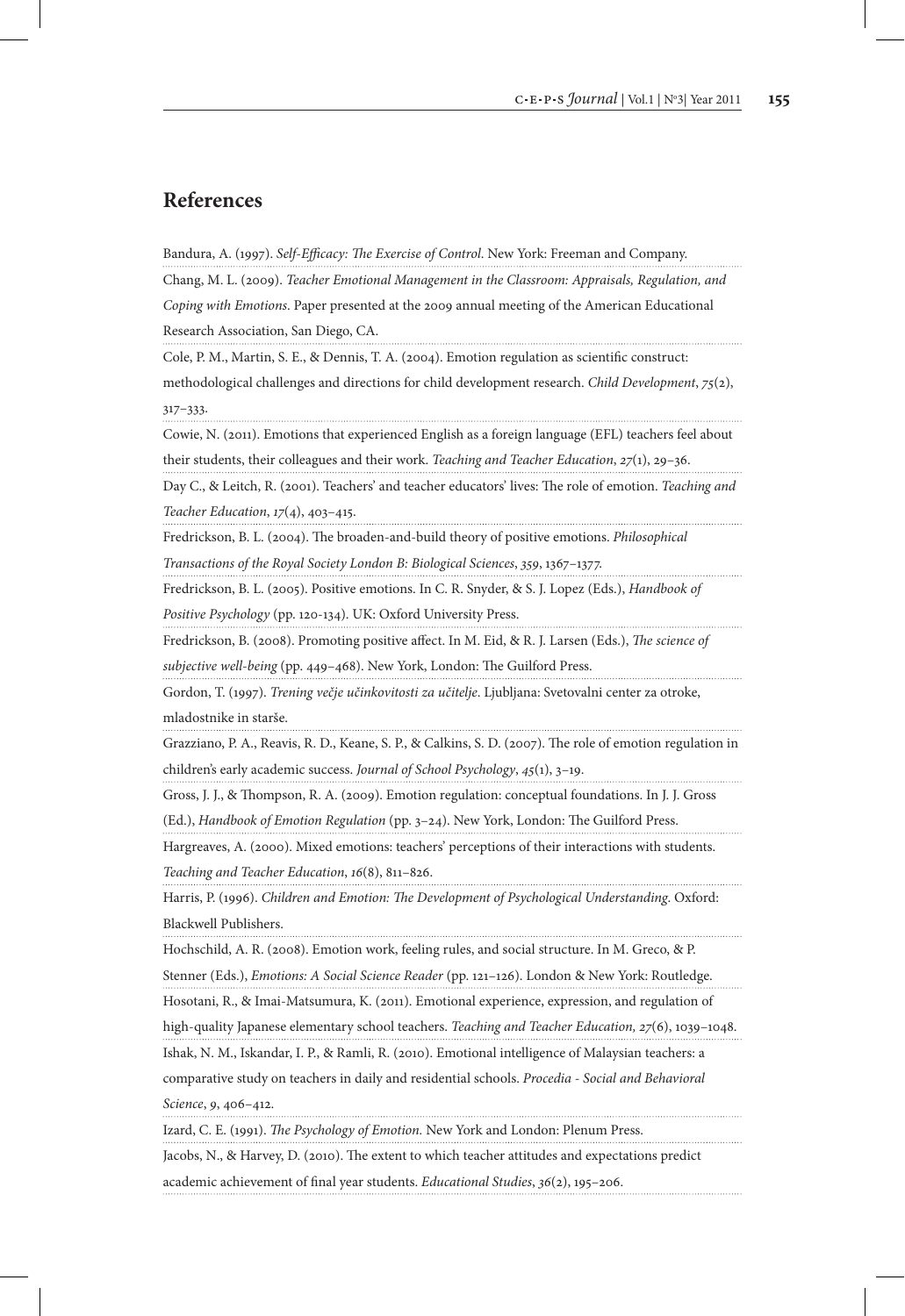Kelchtermans, G. (2005). Teachers' emotions in educational reforms: Self understanding, vulnerable commitment, and micropolitical literacy. *Teaching and Teacher Education*, *21*(8), 995–1006.

Krevans, J., & Gibbs, J. C. (1996). Parents' use of inductive discipline: Relation to children's empathy and prosocial behavior. *Child Development*, *67*(6), 3263–3277.

Lamovec, T. (1991). *Emocije*. Ljubljana: Univerza v Ljubljani – Filozofska fakulteta.

Lazarus, R. S. (1991). *Emotion and Adaptation*. New York: Oxford University Press.

Meyer, D. K., & Turner, J. C. (2007). Scaffolding emotions in classroom. In P. A. Schutz, & R. Pekrun (Eds.), *Emotion in Education* (pp. 243–258). USA: Elsevier Inc.

Moè, A., Pazzaglia, F., & Ronconi, L. (2010). When being able is not enough. The combined value of positive affect and self-efficacy for job satisfaction in teaching. *Teaching and Teacher Education*, *26*(5), 1145–1153.

Oatley, K., & Jenkins, J. M. (1996). *Understanding Emotions*. Cambridge, MA: Blackwell Publishers.

Papalia, D. E., Wendkos Olds, S., & Duskin Feldman, R. (2009). *A Child's World: Infancy through Adolescence*. Boston [etc.]: McGraw-Hill.

Shapiro, S. (2010). Revisiting the teachers' lounge: Reflections on emotional experience and teacher identity. *Teaching and Teacher Education*, *26*(2), 616–621.

Schutz, P. A., Cross, D. I., Hong, J. Y., & Osborn, J. N. (2007). Teacher identities, beliefs, and goals

related to emotions in the classroom. In P. A. Schutz, & R. Pekrun (Eds.), *Emotion in Education* (pp. 223–241). USA: Elsevier Inc.

Siegel, D. J. (1999). *The Developing Mind.* New York, London: The Guilford Press.

Smrtnik Vitulić, H. (2009). The development of understanding of basic emotions from middle

childhood to adolescence. *Studia Psychologica*, *51*(1), 3–20.

Sutton, R. E. (2007). Teachers' anger, frustration and self-regulation. In P. A. Schutz, & R. Pekrun (Eds.), *Emotion in Education* (pp. 259–274). USA: Elsevier Inc.

Weiner, B. (2007). Examining emotional diversity in the classroom: An attribution theorist considers

the moral emotions. In P. A. Schutz, & R. Pekrun (Eds.), *Emotion in Education* (pp. 75–88). USA: Elsevier Inc.

Woolfolk, A. E. (2002). *Pedagoška psihologija*. Ljubljana: Educy.

Zembylas, M. (2004). The emotional characteristics of teaching: an ethnographic study of one teacher. *Teaching and Teacher Education*, *20*(2), 185–201.

Zembylas, M. (2005). Discursive practices, genealogies and emotional rules: A poststructuralist view on emotion and identity in teaching. *Teaching and Teacher Education*, *21*(8), 935–948.